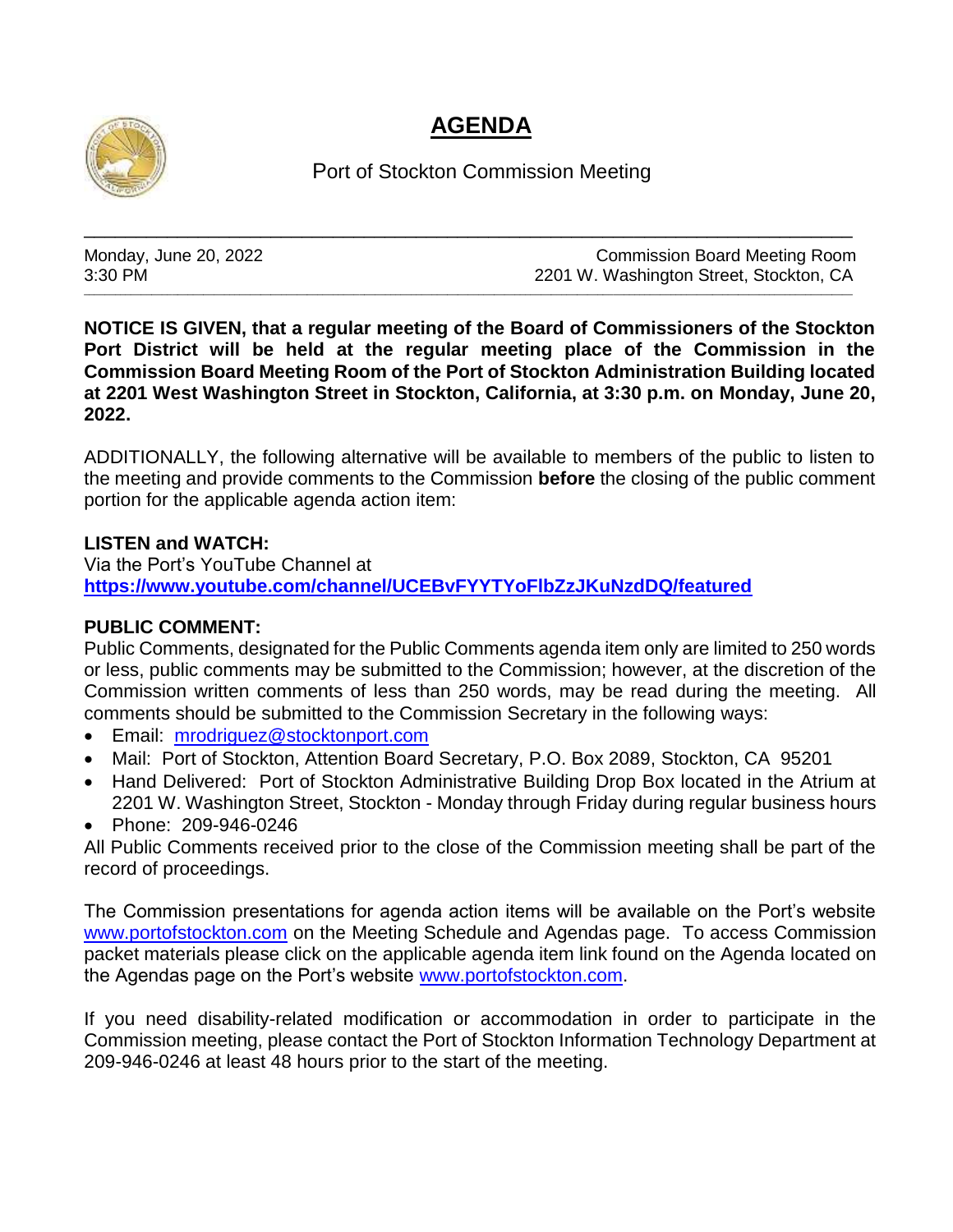- 1. CALL TO ORDER
- 2. ROLL CALL
- 3. CONSENT CALENDAR

*All Consent Calendar items will be acted upon under one vote unless specifically removed by a Commissioner, the Port Director or a member of the public*

- A. Minutes of May 23, 2022 Meeting
- B. Authorizations to Travel
	- 1. California Special Districts Association (CSDA), Special District Leadership Academy Conference, Napa, California, September 18 -21, 2022 **[VIEW HERE](https://www.portofstockton.com/wp-content/uploads/2022/06/ConsentCalendarB.pdf)**
	- 2. Association of Pacific Ports (APP), Annual Conference, Saipan, Commonwealth Northern Mariana Islands, September 25 – 28, 2022
	- 3. American Association of Port Authorities (AAPA), Annual Convention, Orlando, Florida, October 16 – 19, 2022
- C. Appointment of Commissioned Pilots for Fiscal Year July 1, 2022 through June 30, 2023 **[VIEW HERE](https://www.portofstockton.com/wp-content/uploads/2022/06/ConsentCalendarC.pdf)**
- D. Consideration and possible approval for the Port Director to execute a change order for the existing contract with ETIC for Initial Remediation of landfill area west of Humphreys Drive on the West Complex for one year for an amount not-to-exceed \$334,959.63 **[VIEW HERE](https://www.portofstockton.com/wp-content/uploads/2022/06/ConsentCalendarD.pdf)**
- E. Consideration and possible approval for the Port Director to award the Rapid Response Boat Launch Construction Project to TCB Industrial, Inc., for an amount not-to-exceed \$674,534.45; and award the Rapid Response Boat Launch Construction Project Management to Dillon & Murphy Engineering for an amount not-to-exceed \$137,852 **[VIEW HERE](https://www.portofstockton.com/wp-content/uploads/2022/06/ConsentCalendarE.pdf)**
- 4. CONSIDERATION OF ITEMS REMOVED FROM THE CONSENT CALENDAR
- 5. PRESENTATION, CONSIDERATION AND POSSIBLE APPROVAL OF THE STOCKTON PORT DISTRICT BUDGET FOR FISCAL YEAR 2022/2023 **[VIEW HERE](https://www.portofstockton.com/wp-content/uploads/2022/06/AgendaItem5.pdf)**
- 6. CONSIDERATION AND POSSIBLE APPROVAL TO ADOPT THE 2022/2023 ADMINISTRATIVE SALARY SCHEDULES **[VIEW HERE](https://www.portofstockton.com/wp-content/uploads/2022/06/AgendaItem6.pdf)**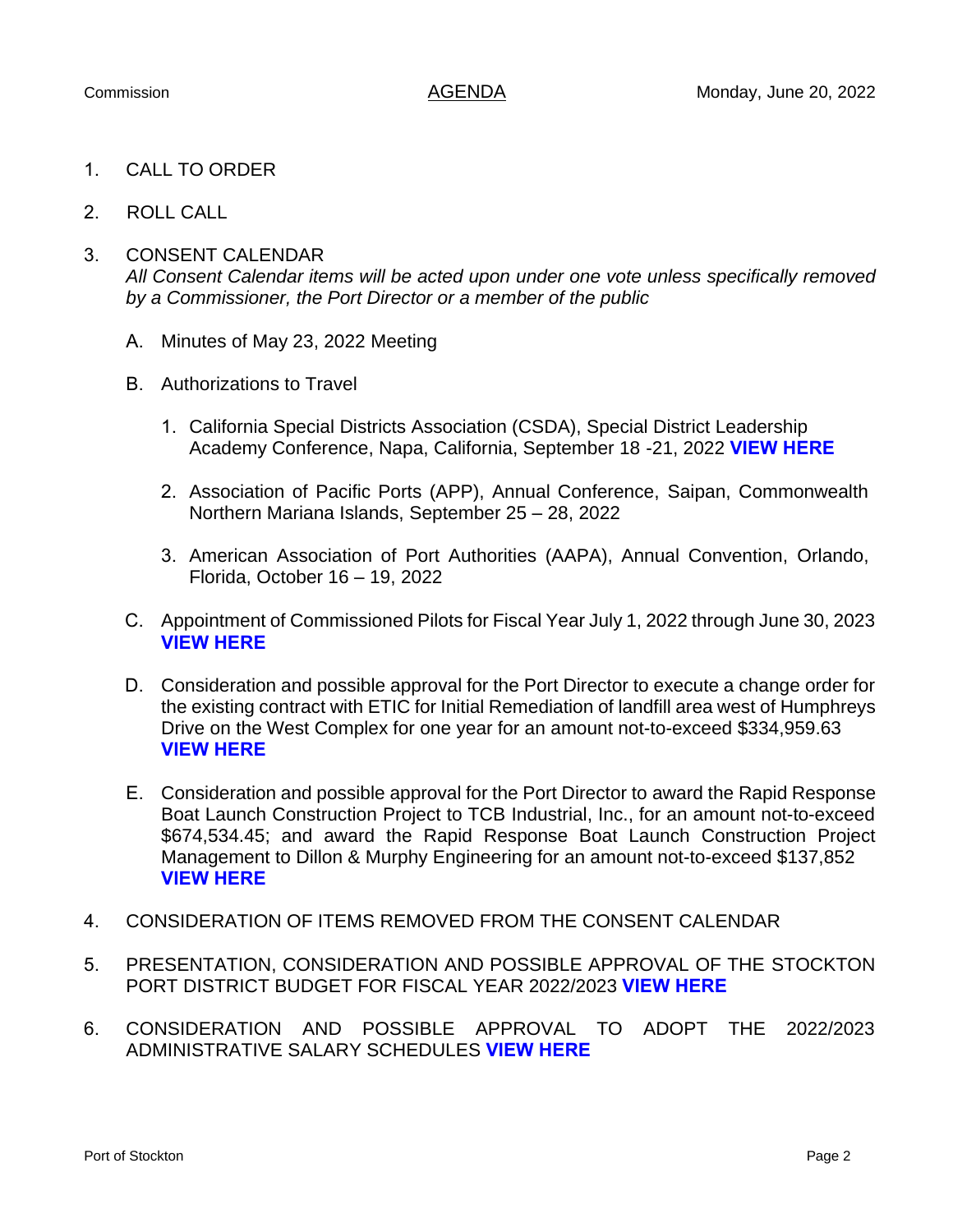- 7. ADOPTION OF A STATUTORY EXEMPTION PER SECTIONS 15301 AND 15303 OF THE CEQA GUIDELINES FOR THE BERTHS 7 AND 8 FENDER REPLACEMENT AND STRUCTURAL IMPROVEMENTS CONSTRUCTION PROJECT; AUTHORIZATION FOR THE PORT DIRECTOR TO AWARD A CONTRACT TO VORTEX MARINE CONSTRUCTION, INC., FOR A NOT-TO-EXCEED AMOUNT OF \$4,819,505.00 FOR THE BERTHS 7 AND 8 FENDER REPLACEMENT AND STRUCTURAL IMPROVEMENTS CONSTRUCTION PROJECT; AND AUTHORIZATION FOR THE PORT DIRECTOR TO AWARD A CONTRACT TO DILLION & MURPHY ENGINEERING FOR A NOT-TO-EXCEED AMOUNT OF \$288,148.00 FOR THE BERTHS 7 AND 8 FENDER REPLACEMENT AND STRUCTURAL IMPROVEMENTS PROJECT CONSTRUCTION MANAGEMENT **[VIEW HERE](https://www.portofstockton.com/wp-content/uploads/2022/06/AgendaItem7.pdf)**
- 8. COMMITTEE REPORTS
- 9. PORT DIRECTOR'S COMMENTS
- 10. COMMISSION COMMENTS
- 11. PUBLIC COMMENTS ON NON-AGENDA ITEMS
- 12. CLOSED SESSIONS:
	- A. PURSUANT TO GOVERNMENT CODE §54957.6 DISCUSSION OF PERSONNEL MATTER: ANNUAL PERFORMANCE REVIEW OF THE PORT DIRECTOR
	- B. PURSUANT TO GOVERNMENT CODE §54956.8 REAL PROPERTY TRANSACTION: RECEIVE REPORTS FROM, GIVE INSTRUCTIONS TO & CONFER WITH PORT NEGOTIATOR KIRK DEJESUS REGARDING POTENTIAL REAL PROPERTY TRANSACTION RELATIVE TO 818 MCCLOY AVENUE, STOCKTON, **CA**
	- C. CLOSED SESSION PURSUANT TO GOVERNMENT CODE §54956.8 REAL PROPERTY TRANSACTION: RECEIVE REPORTS FROM, GIVE INSTRUCTIONS TO & CONFER WITH PORT NEGOTIATOR KIRK DEJESUS REGARDING POTENTIAL REAL PROPERTY TRANSACTION RELATIVE TO 320 MCCLOY AVENUE, STOCKTON, CA
- 13. ADJOURNMENT